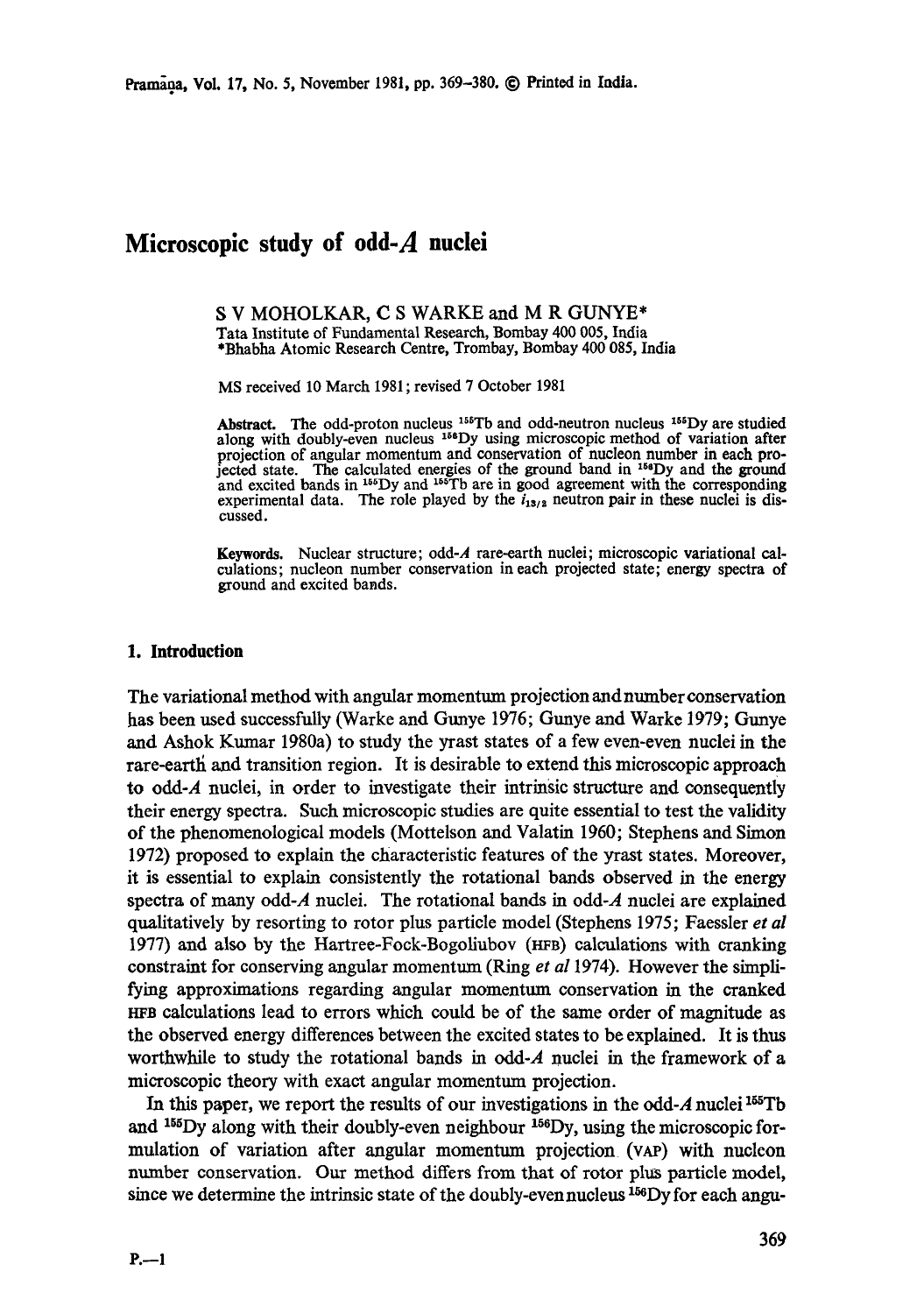lar momentum state by determining the variational parameters (Gunye and Warke 1979) by employing the yAP method. The intrinsic state of the odd-A nucleus is then obtained by annihilating a particle (proton or neutron) near the Fermi surface of the even  $(A+1)$  nucleus. The choice of the particle to be destroyed is suggested by the band quantum number K and the parity  $\pi$  of the band under investigation. We have chosen the doubly-even  $(A + 1)$  nucleus <sup>156</sup>Dy and its neighbouring odd-A nuclei 155Dy and <sup>155</sup>Tb in order to study the role played by the neutron pair in the  $i_{13/2}$  orbit near the Fermi surface.

The theoretical formulation is outlined in  $\S$  2, the results are presented and discussed in § 3 and conclusions are given in § 4.

## **2. Theoretical formulation**

An accurate calculation of the excited states of heavier nuclei from the microscopic many-body theory would require a large number of nucleons to be treated dynamically in a large configuration space. The computational difficulties involved in performing such projected Hartree-Fock-Bogoliubov (HFB) caIculations can be somewhat reduced by employing a simpler many-body Hamiltonian. In this paper, we use the quadrupole plus pairing interaction Hamiltonian, whose parameters are determined by Kumar and Baranger (1968) from their study of equilibrium deformations of heavy nuclei.

$$
H = \sum \epsilon_a a_a^{\dagger} a_a - \frac{1}{2} \chi \sum q_{a\gamma}^{\mu} q_{\delta\beta}^{\mu} a_a^{\dagger} a_{\beta}^{\dagger} a_{\delta} a_{\gamma}
$$

$$
- \frac{1}{2} G \sum (-1)^{j_a - m_a + j_{\gamma} - m_{\gamma}} a_a^{\dagger} a_{\overline{\alpha}}^{\dagger} a_{\overline{\gamma}} a_{\gamma}, \qquad (1)
$$

where  $q^{\mu}$  is the quadrupole operator and X and G are the strengths of the quadrupole and pairing interactions respectively. The subscript  $\alpha$  in (1) denotes all the quantum numbers  $(n_{\alpha}, l_{\alpha}, j_{\alpha}, m_{\alpha})$  necessary for the specification of a spherical single particle state. The state  $\alpha$  is connected to the state  $\alpha$  by a time reversal operator. The sums in (1) run over the entire configuration space ( $N = 4$ , 5 proton shells and  $N = 5$ , 6 neutron shells).

We consider the intrinsic variational wavefunction to be axially symmetric in view of the fact that the even-even nuclei in the rare-earth region are found (Das Gupta and Preston 1963; Gunye *et al* 1964; Kumar and Baranger 1968) to prefer axially symmetric equilibrium deformation. The intrinsic wavefunction  $\Phi_0$  of the even-even nucleus with  $(A + 1)$  nucleons is given by

$$
\Phi_0 = \Pi u_i \exp \Sigma (v_i/u_i) b_{i+}^{\dagger} b_{i-}^{\dagger} |0 \rangle, \qquad (2)
$$

where  $b_i^+$  is the fermion operator corresponding to the deformed single particle state *i* with occupation probability  $v_i$  [  $u_i = (1 - v_i^2)^{1/2}$ ]. The fermion operator  $b_i^{\dagger}$  is obtained from the spherical state operators  $a^+$  by the transformation

$$
b_{i\pm}^{\dagger} = \sum_{a} \langle a \pm | C | i \pm \rangle a_{a\pm}^{\dagger}.
$$
 (3)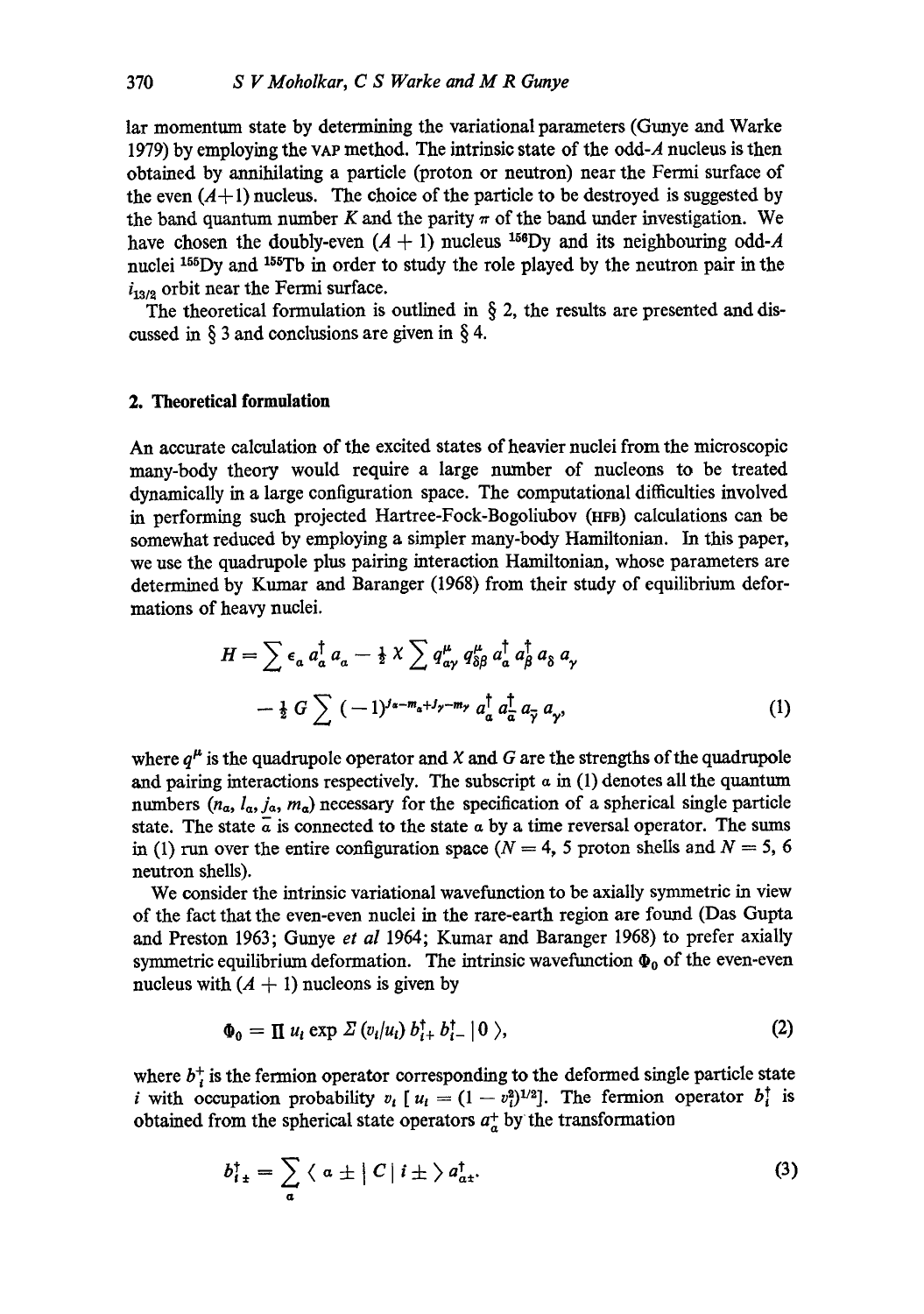It should be noted that the basis states are divided into two subsets  $(a \pm)$  connected by the time-reversal operator. The transformation matrix in (3) satisfies the relation

$$
C\tilde{C}=\tilde{C}C=1,
$$

where  $\tilde{C}$  is the transpose of the matrix C. The wavefunction for the odd-A nucleus can be obtained from the intrinsic wavefunction  $\Phi_0$  by annihilating a particle in the deformed  $K \pm$  single-particle state in  $\Phi_0$ . Thus

$$
\Phi_K = b_{K^+} \Phi_0
$$
  

$$
\Phi_{-K} = b_{K^+} \Phi_0.
$$
 (4)

The projected wavefunction in the *JM* state of the odd-A nucleus is then given by

$$
\psi_M^J = N^J (P^J_{M, K\Phi K} + (-1)^{J-K} P^J_{M, -K\Phi - K}), \tag{5}
$$

where  $P_{MK}^{J}$  is the angular momentum projection operator. The normalization condition gives

$$
N^{J} = \{2 \mid \langle \Phi_{K} | P^{J}_{K,K} | \Phi_{K} \rangle + (-1)^{J-K} \langle \Phi_{K} | P^{J}_{K,-K} | \Phi_{-K} \rangle \}^{1/2}.
$$
 (6)

The expectation value of the Hamiltonian of (1) in the state  $\psi_M^J$  of the odd-A nucleus is given by

$$
\langle \psi_M^J | H | \psi_M^J \rangle = 2 (N^J)^2 \left[ \langle \Phi_K | H P_{K,K}^J | \Phi_K \rangle \right]
$$
  
+ 
$$
(-1)^{J-K} \langle \Phi_K | H P_{K,-K}^J | \Phi_{-K} \rangle
$$
]. (7)

To compute  $N^J$  and  $\langle \psi_M^J | H | \psi_M^J \rangle$  as given in (6) and (7) one has to evaluate the matrix elements  $\langle \Phi_K | R | \Phi_{\pm K} \rangle$  and  $\langle \Phi_K | HR | \Phi_{\pm K} \rangle$  where R is the rotation operator. Neglecting the interaction of the single odd-particle in the  $K$  state with the rest of the nucleons, one obtains

$$
\langle \Phi_K | HR \, | \, \Phi_{\pm K} \, \rangle = \langle HR \, \rangle \langle \Phi_0 | R | \, \Phi_0 \, \rangle \, Y_{K_{\mp}}, \tag{8}
$$

$$
\langle \Phi_K | R | \Phi_{\pm K} \rangle = \langle \Phi_0 | R | \Phi_0 \rangle Y_{K_{\mp}}, \tag{9}
$$

$$
Y_{K_{\mp}} = \sum_{K'} \langle K \mp | \tilde{C} \tilde{D}^* C | K' \rangle \rho_{K'K^-}, \qquad (10)
$$

where C is the transformation matrix in  $(3)$  and D is the rotation matrix. The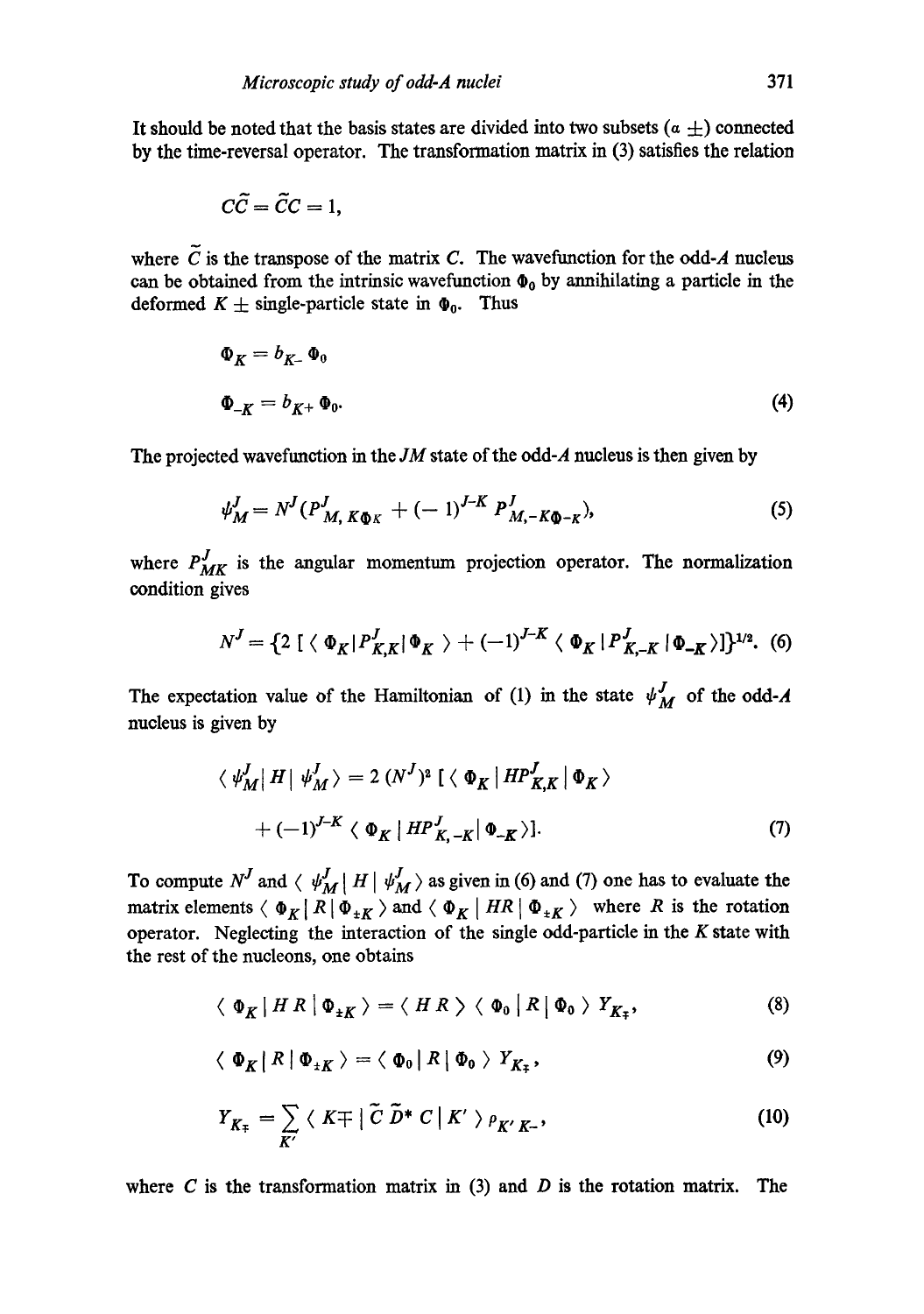expressions for  $\langle HR \rangle$  and  $\langle \phi_0 | R | \phi_0 \rangle$  are derived explicitly by Warke and Gunye (1976):

$$
\langle HR \rangle = 2 \sum \epsilon_i \rho_{i+i+} - G \left( \sum \sigma_{i+i-} \right)^2
$$
  
-  $\frac{1}{2} \chi (Q_{0+}^2 + 2 Q_{1-}^2 + 2 Q_{2+}^2),$  (11)

$$
\langle \Phi_0 | R | \Phi_0 \rangle = (\det W)^{1/2}.
$$
 (12)

The generalized density matrices  $\rho$  and  $\sigma$  in (10) and (11) and the matrix W in (12) are given in terms of the transformation matrix  $C$ , the rotation matrix  $D$  and the occupation probabilities (Warke and Gunye 1976). The quantity  $Q_{\mu\pm}$  in (11) is given by

$$
Q_{\mu\pm} = \sum (q_{i\pm j_{+}}^{\mu} + q_{j_{+}i_{+}}^{\mu}) \rho_{j_{+}i_{+}}.
$$

The final expression for the energy  $E_K^J$  in the projected state  $\psi_M^J$  in (5) of the odd- $A$  nucleus is given by

$$
E_K^J = \langle \psi_M^J | H | \psi_M^J \rangle / \langle \psi_M^J | \psi_M^J \rangle
$$
  
= 
$$
\frac{\langle \Phi_K | H P_{K,K}^J | \Phi_K \rangle + (-1)^{J-K} \langle \Phi_K | H P_{K,-K}^J | \Phi_{-K} \rangle}{\langle \Phi_K | P_{K,K}^J | \Phi_K \rangle + (-1)^{J-K} \langle \Phi_K | P_{K,-K}^J | \Phi_{-K} \rangle}
$$
  
= 
$$
\frac{\int_0^{\pi} \langle H R \rangle (\det W)^{1/2} Y_K(\theta) \sin \theta \, d\theta}{\int_0^{\pi} (\det W)^{1/2} Y_K(\theta) \sin \theta \, d\theta}
$$
 (13)

where

$$
Y_K(\theta) = Y_{K-}(\theta) d_{KK}^J(\theta) + (-1)^{J-K} Y_{K+}(\theta) d_{K,-K}^J(\theta).
$$
 (14)

The expressions for the energy  $E^J$  of the  $(A + 1)$  doubly-even nucleus is given by (Warke and Gunye 1976)

$$
E^J = \frac{\int_{0}^{\pi/2} \langle HR \rangle (\det W)^{1/2} d_{00}^J(\theta) \sin \theta \, d\theta}{\int_{0}^{\pi/2} (\det W)^{1/2} d_{00}^J(\theta) \sin \theta \, d\theta}.
$$
 (15)

## 2.1 *Renormalization procedure*

The nuclear energies are calculated by minimizing  $E<sup>J</sup>$  of (15) in the case of doublyeven  $(A + 1)$  nucleus and  $E_K^J$  of (13) in the case of odd-A nucleus, by varying the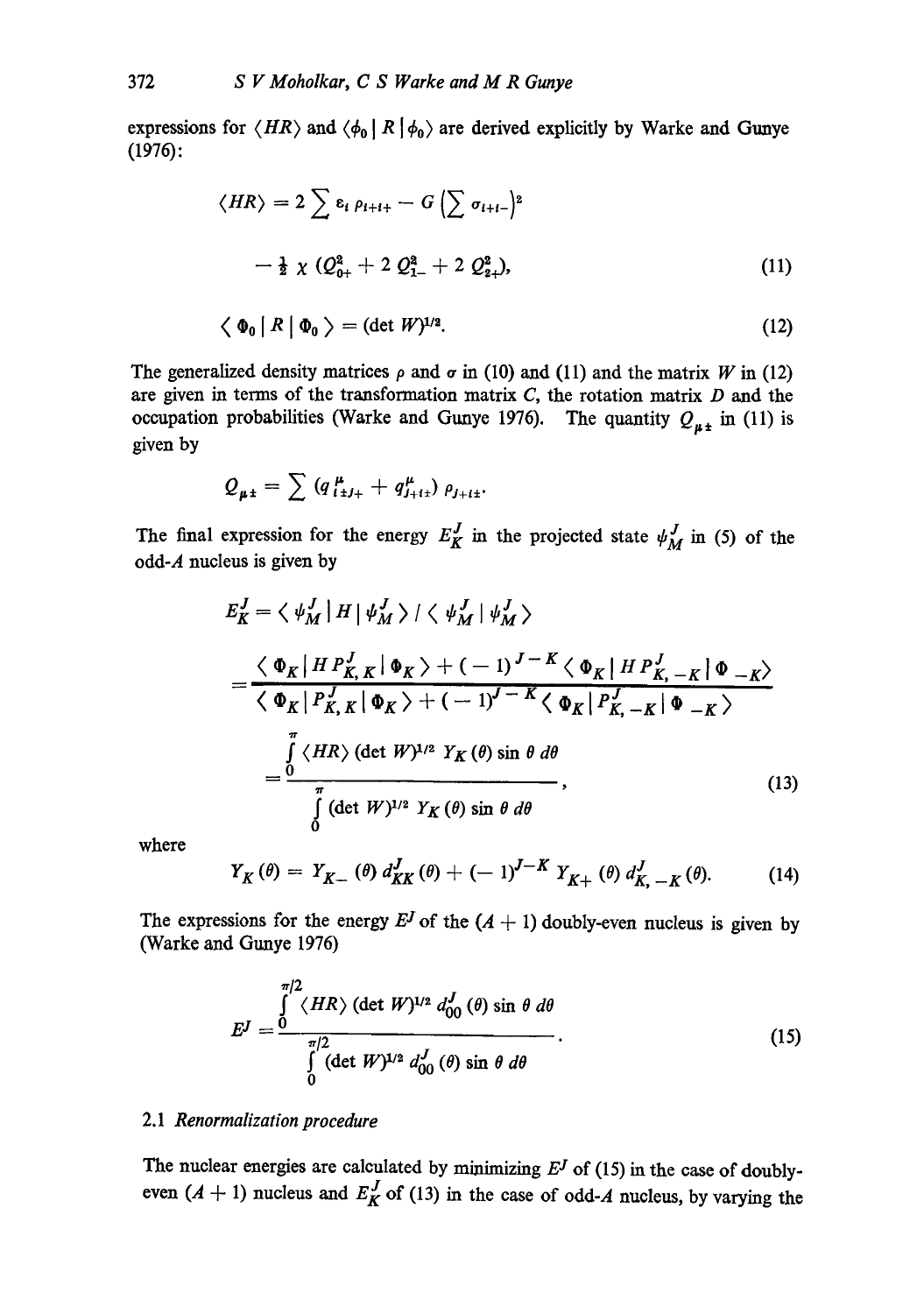deformation ( $\beta$ ), pairing gaps ( $\Delta_p$ ,  $\Delta_n$ ) and chemical potentials ( $\lambda_p$ ,  $\lambda_n$ ) for each angular momentum state  $J$ . The constraint of nucleon number conservation determines the chemical potentials in each projected state. The parameters  $\chi$  and G of the Hamiltonian  $H$  in (1), employed in the present calculations are determined by Kumar and Baranger (1968). The values of these parameters are estimated by the configuration space of two major shells and assuming an inert core with 40 protons and 70 neutrons. The assumption of inert core necessitates the modification of energies of the states projected from the intrinsic state. The simplest way to incorporate the effect of the neglected core on the projected energies is by renormalizing them. To do this we introduce a parameter, the moment of inertia  $\mathcal{I}_{core}$  of the core. We assume that the moment of inertia  $J_{total}$  of a nucleus in a state J is the sum of the moment of inertia  $\mathcal{I}_{\text{core}}$  of the core and the moment of inertia  $\mathcal{I}_{\text{calc}}^J$  of the outer nucleons. It is reasonable to assume that  $\mathcal{I}_{\text{core}}$  is independent of J for at least a set of states. The moment of inertia  $J_{\text{calc}}^J$  of the outer nucleons, however, depends on J, as deduced from the computed energies  $E_{\text{calc}}^J$ . Thus for even-even nucleus

$$
E_{\text{calc}}^{J} = \frac{\hbar^2}{2 \mathcal{J}_{\text{calc}}^{J}} J \left( J + 1 \right), \tag{16a}
$$

and for odd-A nucleus

$$
E_{\text{calc}}^{J} = \frac{\hbar^2}{2 \, \mathcal{J}_{\text{calc}}^{J}} \left[ J(J+1) - K \left( K+1 \right) \right]. \tag{16b}
$$

The corrected or normalized energy is then given as

$$
E_{\text{norm}}^J = E_{\text{calc}}^J \left( 1 + \frac{\sigma_{\text{core}}}{\sigma_{\text{calc}}^J} \right)^{-1} = E_{\text{calc}}^J \left( \frac{\sigma_{\text{calc}}^J}{\sigma_{\text{total}}^J} \right). \tag{17}
$$

A few remarks about the parameter  $\mathcal{I}_{\text{core}}$  are relevant here. This parameter is introduced to incorporate the effect of the neglected core on the energies computed by considering only the valence nucleons. This parameter will depend not only on the core but also on the valence nucleons and the deformed orbits they occupy in the intrinsic state. Thus  $\mathcal{I}_{\text{core}}$  can be different for different nuclei. It can be different for two bands of the same nucleus if the intrinsic nature of the states on which the bands are built, is different. Furthermore, it can be different within a band of a nucleus for two sets of states, which differ in their intrinsic structure as pointed out by Moholkar *et al* (1980). Moreover in the case of odd-A nucleus, the  $\sigma_{\text{core}}$  value required to yield a reasonably good agreement with corresponding experimental data can be markedly larger than that used for neighbouring doubly-even nucleus. This is consistent with the experimental observation (Bohr and Mottleson 1975) that the values of moment of inertia in odd-A nuclei are larger than those in the neighbouring even-A nuclei.

It should be emphasized here that the procedure of rcnormalizing the *N-N* interaction to incorporate the effects of core-polarization is very involved particularly in the case where there are many valence nucleons outside the core. Consequently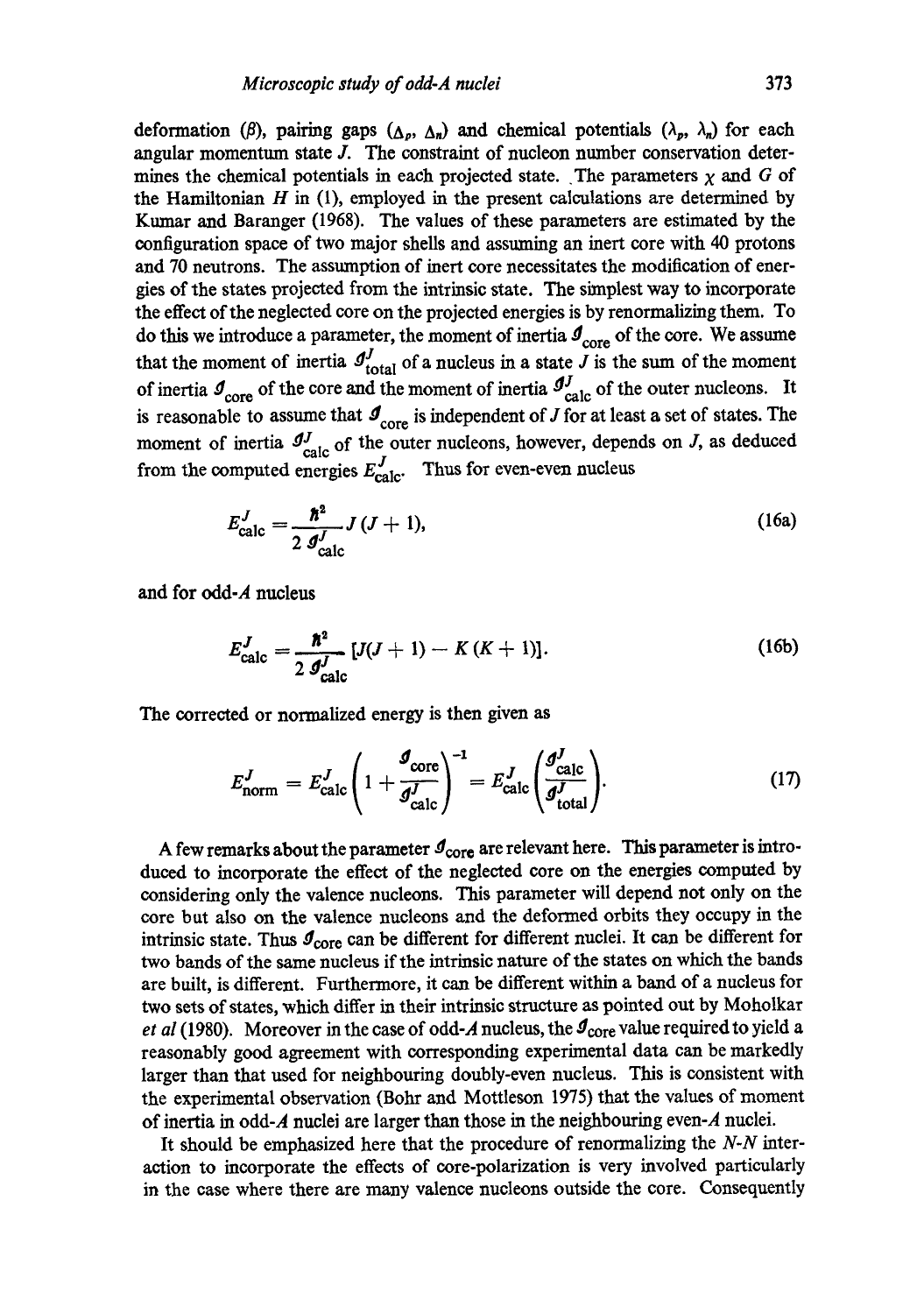one has to resort to a simplified prescription to incorporate the effects of core-polarization on the energy spectra. We have found (Gunye and Warke 1979; Gunye and Ashok Kumar 1980b; Moholkar *et al* 1980) that the introduction of the parameter  $\mathcal{I}_{\text{core}}$ gives a good account of the observed energy spectra in a number of doubly-even nuclei in the rare-earth region. It is quite gratifying to note that the value of  $\mathcal{I}_{\text{core}}$ required to explain the energy spectra of many doubly-even nuclei studied by us, is about 10  $\hbar^2/MeV$ . Moreover a single value of  $\mathcal{I}_{core}$  gives a good agreement between the calculated and experimental energies for all the levels in a band, for which the intrinsic state is the same. It is interesting to find out the values of parameter  $\mathcal{I}_{\text{core}}$ required to obtain a reasonable agreement in energy spectra of different bands built on different intrinsic states in the odd-A nuclei.

# **3. Results and discussion**

We have studied the yrast band in <sup>156</sup>Dy, the 3/2<sup>+</sup> and 5/2<sup>-</sup> bands in <sup>155</sup>Tb and 3/2<sup>-</sup> and  $11/2$ <sup>-</sup> bands in <sup>155</sup>Dy using the theoretical formulation outlined in §2. The Hamiltonian and the configuration space used is that of Kumar and Baranger (1968). For each angular momentum J, the variational parameters  $\beta$ ,  $\Delta_p$ ,  $\Delta_n$ ,  $\lambda_p$  and  $\lambda_n$  are determined by minimizing the projected energy and conserving nucleon numbers (Gunye and Warke 1979) in each band. The results are presented and discussed below.

## 3.1  $156$  Dy

The calculated renormalized energy  $E_{\text{norm}}^{J}$  and the experimental energy  $E_{\text{expt}}^{J}$  for each angular momentum state  $J$  of the yrast band of  $^{156}$ Dy is shown in table 1. The values of the variational parameters  $\beta$ ,  $\Lambda_p$  and  $\Lambda_p$  corresponding to the minimum of energy of each state are also shown in table 1. It is seen from table 1 that the deformation  $\beta$ 

| $J^{\pi}$ | β    | Δр       | $\Delta$ n | $\mathcal{I}^J_{\text{total}}$ | $E^J$<br>'expt | $E_{\text{norm}}^J$ |
|-----------|------|----------|------------|--------------------------------|----------------|---------------------|
| $0+$      | 0.26 | 1.08     | 0.87       |                                | 0.00           | 0.00                |
| $2+$      | 0.26 | 1.08     | 0.87       | 24.5                           | 0.14           | 0.14                |
| $4+$      | 0.29 | 1.08     | 0.87       | $25 - 2$                       | 0.40           | 0.42                |
| $6+$      | 0.29 | $1 - 08$ | 0.87       | 26.7                           | 0.77           | 0.83                |
| $8+$      | 0.33 | 0.99     | 0.52       | $29 - 4$                       | 1.22           | 1.29                |
| $10+$     | 0.33 | 0.84     | 0.30       | 32.5                           | $1 - 72$       | 1.77                |
| $12+$     | 0.33 | 0.84     | 0.00       | $31 - 7$                       | 2.29           | 2.22                |
| $14+$     | 0.33 | 0.84     | 0.00       | $35 - 4$                       | 2.89           | 2.96                |
| $16+$     | 0.33 | 0.84     | 0.00       | $38 - 7$                       | 3.52           | 3.51                |
| $18+$     | 0.33 | 0.84     | 0.00       | 41.5                           | 4.18           | 4.12                |
| $20+$     | 0.33 | 0.84     | 0.00       | 44.2                           | 4.86           | 4.80                |

Table 1. The calculated and experimental energies (in MeV)  $E_J^{\text{J}}$  and  $E_{\text{expt}}^{\text{J}}$  are tabulated for each angular momentum state J in the ground band of <sup>16e</sup>Dy. The deformation parameter  $\beta$ , the proton pairing gap  $\Delta_p$ , the neutron pairing gap  $\Delta_n$  and the total moment of inertia  $\mathcal{J}_{total}^J$  are shown in columns 2, 3, 4 and 5 respectively.

\*Lieder *et al* (1974)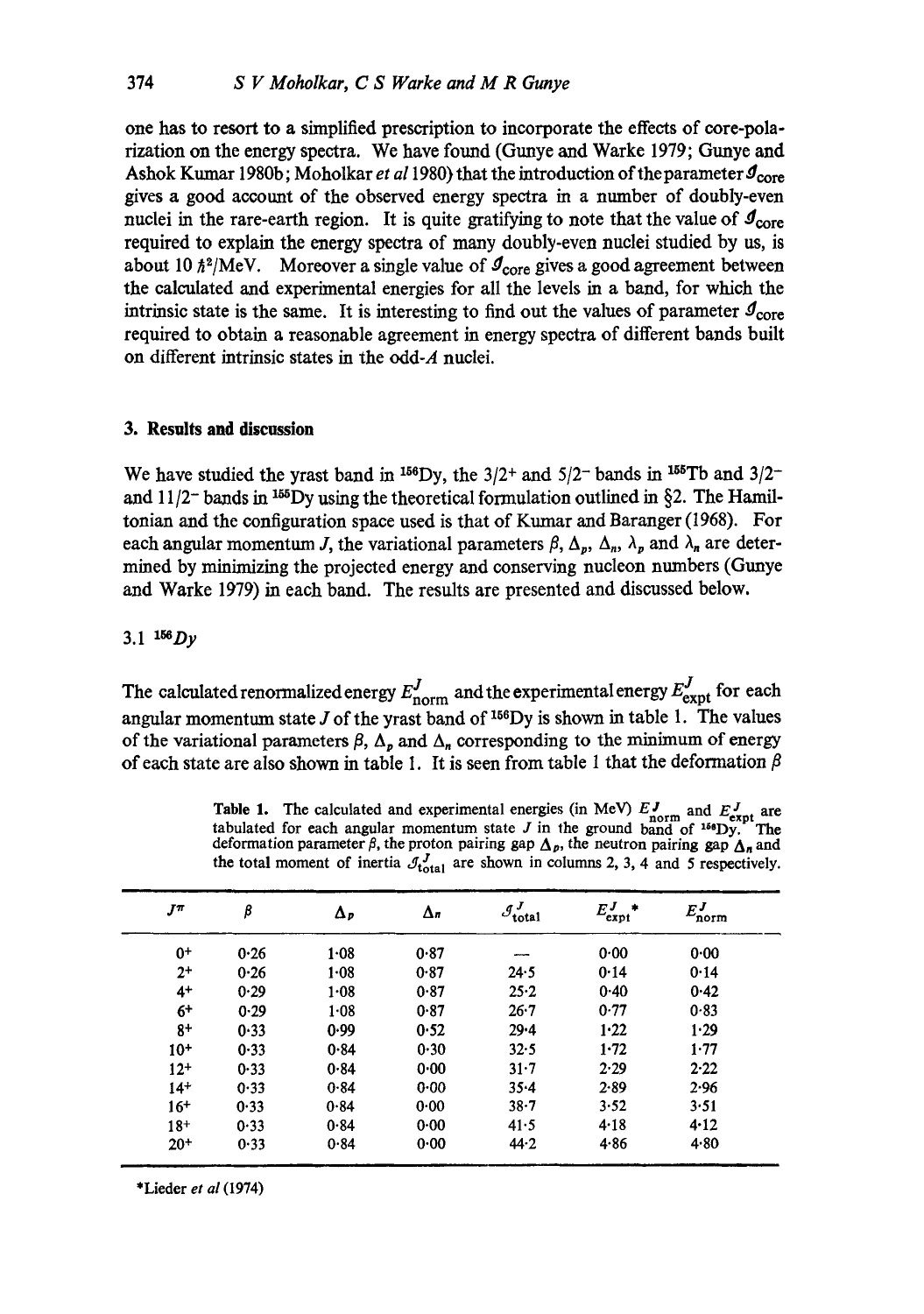goes on gradually increasing from 0.26 to 0.33 as angular momentum  $J$  increases from 0 to 8 and then remains constant for all the states with  $J > 8$ . The pairing gap  $\Delta_p$  for protons decreases slowly with increasing J from the value 1.08 MeV for  $J = 0$ to the value 0.84 MeV for  $J = 20$ . The neutron pairing gap  $\Delta_n$  first decreases gradually from the value 0.87 MeV for  $J = 0$  to 0.52 MeV for  $J = 8$  and then starts decreasing drastically. The neutron pairing gap  $\Delta_n$  vanishes at  $J = 12$  and remains zero for all higher angular momentum states with  $J \geq 12$ . The calculated energies of the yrast band are renormalized as discussed in  $\S 2$  [equation (17)] by using the value  $\mathcal{I}_{\text{core}} = 13\hbar^2/\text{MeV}$  for  $J < 12$  and  $\mathcal{I}_{\text{core}} = 8\hbar^2/\text{MeV}$  for  $J \geq 12$ . It is seen from table 1 that the calculated renormalized energies are in good agreement with the corresponding experimental (Lieder *et al* 1974) energies. This agreement is obtained with essentially two values of the parameter  $\mathcal{I}_{core}$ .

A characteristic feature brought out in the present calculations regarding the occupancies of the neutron orbitals should be pointed out here. The neutron occupancies vary with deformation  $\beta$ , which gradually changes with J. It is found that for  $J \leq 8$ , the  $\Omega = \pm 11/2$  of Oh<sub>11/2</sub> orbit is occupied by the last neutron pair, whereas for  $J > 8$ , the last neutron pair occupies the  $\Omega = \pm 3/2$  of  $O_{13/2}$  orbit. Another orbit  $\Omega = \pm 1/2$  of Oi<sub>13/2</sub> close to the Fermi surface remains occupied for all J. It is worthwhile to point out that the neutron pairing gap  $\Delta_n$  reduces from 0.87 MeV to 0:52 MeV at  $J = 8$  and becomes zero for  $J > 12$ . Thus the intrinsic structure drastically changes for higher J states leading to a different value of  $\mathcal{I}_{core}$  as discussed in§2.

The band structure of the odd-proton nucleus <sup>155</sup>Tb and odd-neutron nucleus <sup>155</sup>Dy can be understood from the intrinsic structure of the doubly-even nucleus  $^{166}$ Dy. The bands in the two odd-A nuclei under investigation here are constructed by annihilating a nucleon from the single-particle orbitals near the Fermi surface of neutrons and protons in the doubly-even  $(A + 1)$  nucleus as described in § 2. In the range of deformations relevant to the nuclei considered in this paper, there are three energetically close single-particle orbits near the proton Fermi surface. The first one at the proton Fermi surface is characterized by  $\Omega^{\pi} = 3/2^{+}$  from a predominantly ( $\sim 80 \%$ )  $1d_{5/2}$  state. The other two orbits just below the proton Fermi surface are  $\Omega^{\pi} = 5/2^$ from a predominantly ( $\sim$  96%) Oh<sub>11/2</sub> and  $\Omega^{\pi} = 5/2$ + from a predominantly (92%) *Og<sub>7/2</sub>* state. These single-particle orbits near the proton Fermi surface in the intrinsic structure of  $156Dy$  suggest that the ground state band in the odd-proton nucleus  $155Tb$ would be characterized by  $K^{\pi} = 3/2^{+}$ . Moreover, the excited bands with  $K^{\pi} = 5/2^{-}$ and  $K^{\pi} = 5/2^{+}$  would be energetically quite close to the ground band. It is gratifying to note that the experimental energy spectra in <sup>155</sup>Tb confirm these inferences deduced from the single-particle orbits near the proton Fermi surface in the intrinsic structure of  $156$  Dy. The bands observed in the odd-neutron nucleus  $155$  Dy are, however, not so obvious from the intrinsic structure. In the relevant range of deformation, the singleparticle orbit near the neutron Fermi surface of <sup>156</sup>Dy is characterized by  $\Omega^{\pi} = 1/2^{+}$ from predominantly ( $\sim$  85%) Oi<sub>13/2</sub>. The next orbit below the neutron Fermi surface is  $\Omega^{\pi} = 11/2$  from solely  $Oh_{11/2}$  state and this is followed by  $\Omega^{\pi} = 3/2$  orbit which has large admixtures from various single-particle states. This single-particle structure near the neutron Fermi surface of  $1^{56}$ Dy suggests that the ground band and the first excited bands in the odd-neutron nucleus <sup>155</sup>Dy would be characterized by  $K^{\pi} = 1/2^{+}$ and  $K^{\pi} = 11/2$  respectively. The experimental energy spectra in <sup>155</sup>Dy corroborate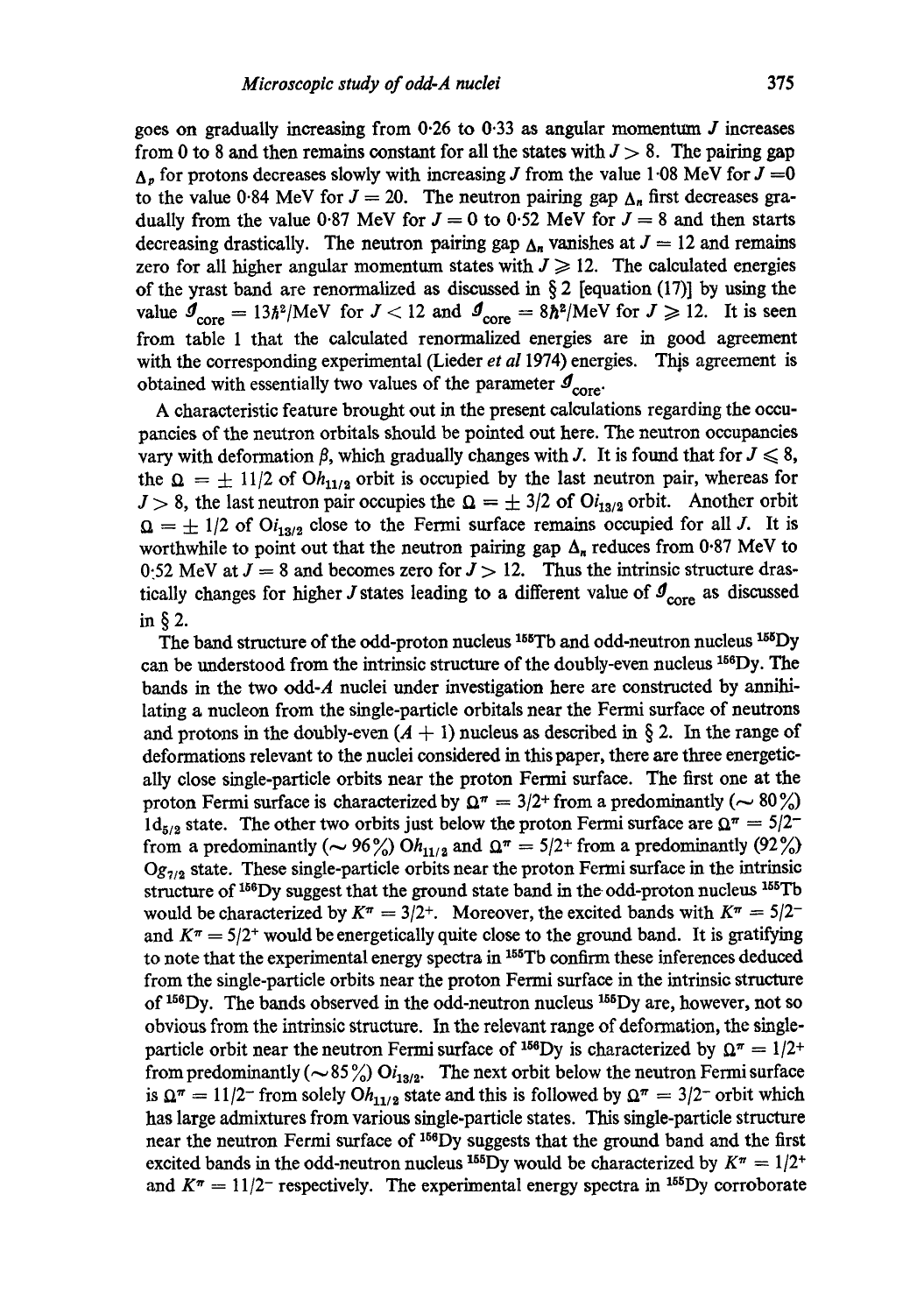this conclusion as far as  $K^{\pi} = 11/2^{-}$  excited band is concerned. The observed ground band in <sup>155</sup>Dy, however, is  $K^{\pi} = 3/2^{-}$  and not  $K^{\pi} = 1/2^{+}$  as indicated by the intrinsic structure of  $156$ Dy. To facilitate comparison between the theoretical and experimental energy spectra, we have performed calculations for the experimentally observed ground and first excited bands in the odd-A nuclei  $155Tb$  and  $155Dy$ . The calculations are carried out in the framework of microscopic variational formulation outlined in § 2. The results of these calculations for the  $K^{\pi} = 3/2^{+}$  and  $5/2^{-}$  bands in <sup>155</sup>Tb and  $K^{\pi} = 3/2$ <sup>-</sup> and  $11/2$ <sup>-</sup> bands in <sup>155</sup>Dy are discussed below.

## 3.2 *The ground and first excited band in 155Tb*

The energy of each angular momentum state  $J$  in the band  $K$  is calculated by minimizing  $E_K^J$  of (13) by varying the deformation  $\beta$ , pairing gaps  $\Delta_p$  and  $\Delta_n$  and chemical potentials  $\lambda_n$  and  $\lambda_n$ . The constraint of conservation of the nucleon numbers determines the chemical potentials in each projected state. The calculated renormalized energy spectrum is compared with the corresponding experimental spectrum (Winter *et al* 1971) in table 2 for the  $3/2$ <sup>+</sup> ground band and in table 3 for the  $5/2$ <sup>-</sup> excited band in <sup>155</sup>Tb. The value of the variational parameters  $\beta$ ,  $\Delta_p$  and  $\Delta_n$  corresponding to the minimum of energy in each angular momentum state are also shown in tables 2 and 3. It should be pointed out at the very outset that the present calculations yield an energy separation of 0.10 MeV, which is in very good agreement with the corresponding observed separation of 0.23 MeV between the  $5/2$ <sup>-</sup> and  $3/2$ <sup>+</sup> bands. The calculated energies are renormalized as discussed in  $\S 2$  by employing a single  $\mathcal{I}_{core}$  value for all the states in a band. It should be mentioned here that the values of the total moment of inertia for both the bands in <sup>155</sup>Tb are larger than those in the neighbouring doubly-even nucleus <sup>156</sup>Dy and consequently the  $\mathcal{I}_{\text{core}}$  value required in the renormalization procedure in <sup>155</sup>Tb is larger than that required in <sup>156</sup>Dy as discussed in § 2. It is seen from tables 2 and 3 that the renormalized energies are in good agreement with the corresponding experimental energies (Winter *et al* 1971) in the 3/2<sup>+</sup> ground band and  $5/2^-$  excited band in <sup>155</sup>Tb. It should be stressed that this agreement is obtained by employing just one value for the parameter  $\mathcal{I}_{\text{core}}$  in each band as seen from tables 2 and 3.

It can be seen from table 2 for the ground band that the deformation  $\beta$  goes on increasing gradually from 0.25 to 0.35 as angular momentum increases from  $J = 3/2^+$ to 17/2<sup>+</sup>. This variation is similar to that in <sup>156</sup>Dy. The proton pairing gap  $\Delta_p$  remains constant whereas the neutron pairing gap  $\Delta_n$  varies with angular momentum. The  $\Delta_n$  value decreases slowly from 0.89 MeV at  $J = 3/2^+$  to 0.62 MeV at  $J = 11/2^+$ and then decreases drastically, becoming zero for the high spin states with  $J > 17/2^{+}$ . This similar behaviour of the variation of  $\Delta_n$  with J in <sup>155</sup>Tb and <sup>156</sup>Dy can be understood in view.of the fact that the intrinsic state of the neutrons is essentially the same in both the nuclei. In this connection, it should also be emphasized that the characteristic feature of the change of occupancy of a neutron pair from  $Oh_{11/2}$  to  $Ol_{13/2}$ orbit noticed for high spin states  $(J > 8)$  in <sup>156</sup>Dy is also exhibited for high spin states  $(J > 15/2)$  in the ground band in <sup>155</sup>Tb.

It is seen from table 3 for the  $5/2$ <sup>-</sup> excited band that the deformation  $\beta$  goes on increasing gradually from 0.23 to 0.31 as angular momentum increases from  $5/2^-$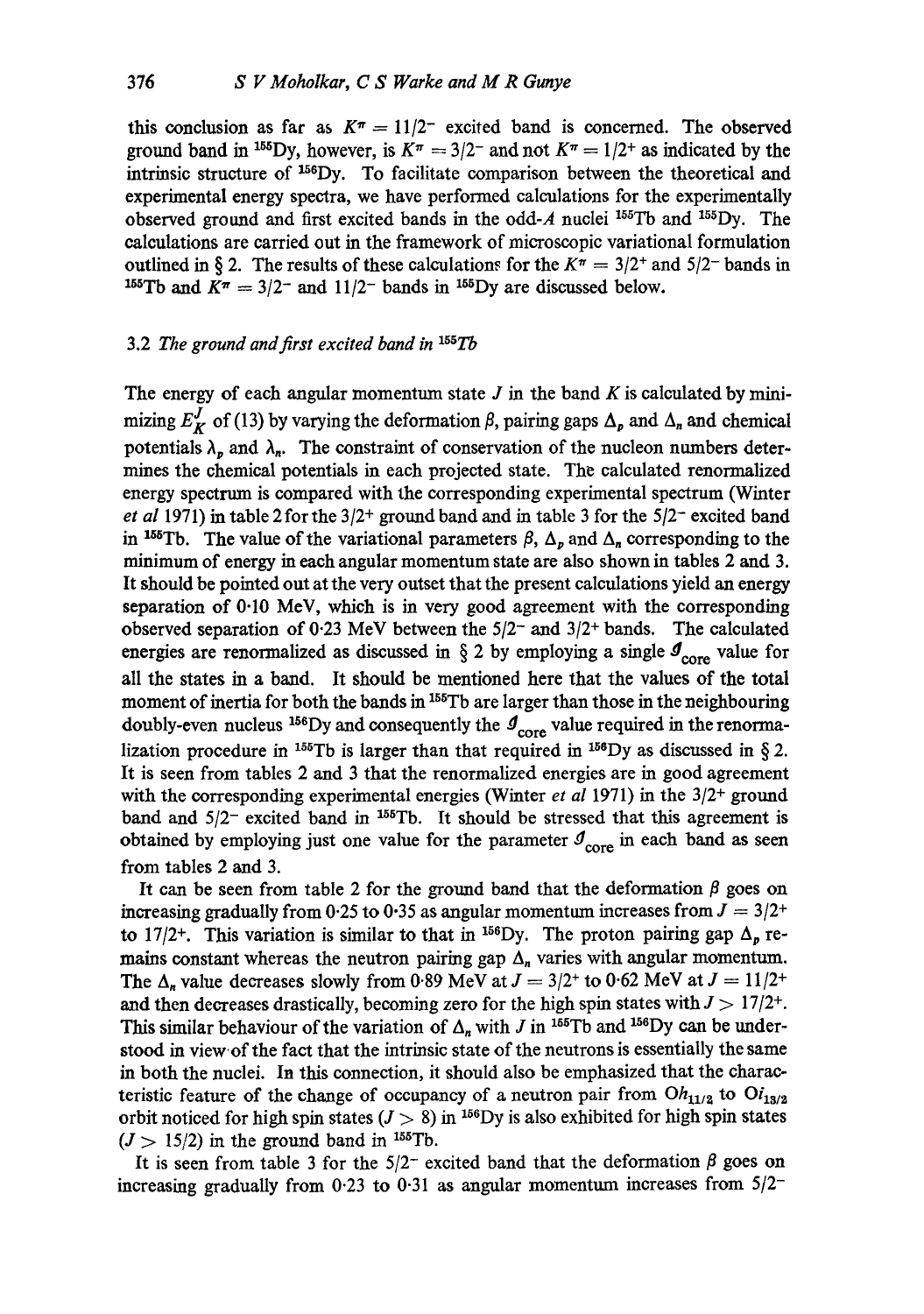Table 2. The calculated and experimental energies (in MeV)  $E_{\text{norm}}^{\prime}$  and  $E_{\text{expt}}^{\prime}$  are tabulated for each angular momentum state  $J$  in the  $3/2^+$  ground band of <sup>155</sup>Tb. The employed  $\mathcal{J}_{\text{core}}$  value is 25  $\hbar^2/\text{MeV}$ . The deformation parameter  $\beta$ , the proton pairing gap  $\Delta_p$  and the neutron pairing gap  $\Delta_n$  and  $\mathcal{J}_{total}$  are shown in columns 2, 3, 4 and 5 respectively.

|            | β    | $\Delta p$ | $\Delta n$ | $\mathcal{J}^J$<br>'total | $E_{\text{expt}}^{J}$ | $E^J$<br>'norm |
|------------|------|------------|------------|---------------------------|-----------------------|----------------|
| $3/2+$     | 0.25 | 1.19       | 0.89       |                           | 0.00                  | 0.00           |
| $5/2^{+}$  | 0.25 | 1.19       | 0.89       | 35.6                      | 0.07                  | 0.07           |
| $7/2^{+}$  | 0.27 | 1.19       | 0.89       | $34 - 8$                  | 0.16                  | 0.17           |
| $9/2 +$    | 0.29 | 1.19       | 0.89       | $35 - 1$                  | 0.27                  | 0.30           |
| $11/2+$    | 0.31 | 1.19       | 0.62       | 35.9                      | 0.41                  | 0.45           |
| $13/2+$    | 0.31 | 1.19       | 0.50       | 37.3                      | 0.58                  | 0.60           |
| $15/2^{+}$ | 0.33 | 1.19       | 0.36       | 38.3                      | 0.75                  | 0.78           |
| $17/2+$    | 0.35 | 1.19       | $0 - 00$   | $40 - 4$                  | 0.96                  | $0 - 95$       |
| $19/2+$    | 0.35 | $1 - 19$   | $0 - 00$   | $42 - 7$                  | 1.17                  | 1.12           |
| $21/2+$    | 0.35 | 1.19       | 0.00       | 44.9                      | 1.41                  | 1.32           |

\*Winter *et al* (1971)

**Table 3.** The calculated and experimental energies (in MeV)  $E_{\text{norm}}'$  and  $E_{\text{expt}}'$  are tabulated for each angular momentum state  $J$  in the excited  $5/2^-$  band of  $1^{55}$ Tb. The employed value of  $\mathcal{S}_{\text{core}}$  is 45 h<sup>2</sup>/MeV. The deformation parameter  $\beta$ , the proton pairing gap  $\Delta_p$  and the neutron pairing gap  $\Delta_n$  and  $\mathcal{I}_{total}$  are shown in columns 2, 3, 4 and 5 respectively. The energies are with respect **to the** band head energy **of the** 5/2- state.

| J"       | β    | $\Delta p$ | $\Delta_n$ | $\overline{\mathcal{I}_{total}}$ | $E_{\text{expt}}^{\mathcal{T}}$ | $E'_{\text{norm}}$ |
|----------|------|------------|------------|----------------------------------|---------------------------------|--------------------|
| $5/2 -$  | 0.23 | 1.26       | 0.91       |                                  | 0.00                            | 0.00               |
| $7/2 -$  | 0.23 | 1.26       | 0.91       | 63.4                             | 0.02                            | 0.06               |
| $9/2 -$  | 0.23 | 1.26       | 0.91       | $57 - 7$                         | 0.09                            | 0.14               |
| $11/2^-$ | 0.25 | 1.26       | 0.91       | $56 - 7$                         | 0.17                            | 0.24               |
| $13/2^-$ | 0.27 | 1.26       | 0.91       | $56 - 6$                         | 0.33                            | 0.35               |
| $15/2^-$ | 0.29 | 1.26       | 0.91       | $57 - 4$                         | 0.45                            | 0.48               |
| $17/2^-$ | 0.29 | 1.26       | 0.91       | $58 - 9$                         | 0.69                            | 0.61               |
| $19/2^-$ | 0.29 | 1.26       | 0.91       | $61 - 0$                         | 0.83                            | 0.75               |
| $21/2^-$ | 0.31 | 1.19       | 0.62       | 62.9                             | $1 - 05$                        | 0.90               |
| $23/2^-$ | 0.31 | 1.19       | 0.62       | 65.3                             | 1.30                            | $1 - 03$           |
| $25/2^-$ | 0.31 | 1.19       | 0.36       | 65.0                             | --                              | 1.20               |

\*Winter *et al* (1971)

to 21/2<sup>-</sup>. The proton pairing gap  $\Delta_p$  remains nearly constant. These variational **patterns are similar to those found in 15°Dy and the 3/2 ÷ band in 155Tb. The behaviour**  of neutron pairing gap  $\Delta_n$  is also similar in the sense that it decreases substantially from 0.91 MeV at  $J = 5/2^-$  to 0.36 MeV at  $J = 25/2^-$ . It does not, however, vanish completely as in <sup>156</sup>Dy and the ground band in <sup>155</sup>Tb. It is significant, however, to note that the salient feature of the change of occupancy of a neutron pair from  $Oh_{11/2}$ orbit to  $O_{13/2}$  orbit noticed in <sup>156</sup>Dy and  $3/2^+$  band in <sup>155</sup>Tb, is also conspicuous in the **intrinsic structure of the high spin states in this** *5/2-* **excited band. Thus the change in neutron occupancy manifested at high spin states seems to be a result of the change in deformation rather than that of the vanishing of neutron pairing gap.**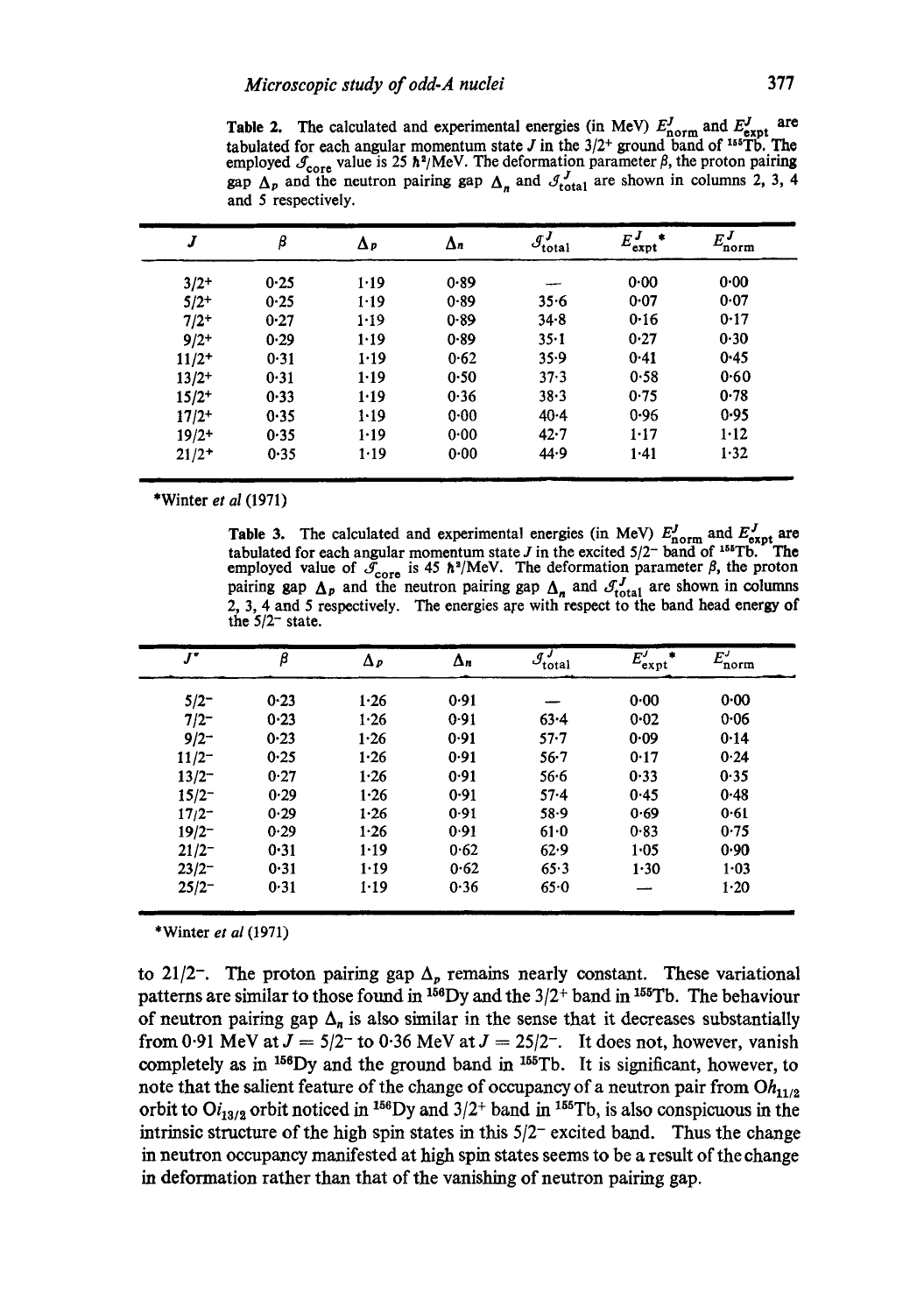# 3.3 *The ground and first excited band in 15S Dy*

The renormalized energy spectrum computed from the present microscopic variational formulation is compared with the corresponding experimental spectrum (Krien *et al* 1973) in table 4 for  $3/2$ <sup>-</sup> ground band and in table 5 for the  $11/2$ <sup>-</sup> excited band, in <sup>155</sup>Dy. The values of the variational parameters  $\beta$ ,  $\Delta_p$  and  $\Delta_n$  corresponding to the minimum in energy for each angular momentum state are also displayed in tables 4 and 5. The experimentally observed energy separation of  $0.23 \text{ MeV}$  between the  $3/2$ -ground band and the  $11/2$ -excited band is reproduced fairly well by the present calculations. The corresponding computed energy separation is 0.37 MeV. The relative energy separations within the  $3/2^-$  ground band and the  $11/2^-$  excited band are also reproduced quite well by the present microscopic calculations. The calculated energies arc renormalised by employing a single  $\mathcal{I}_{core}$  value for each band as seen from tables 4 and 5. It is seen frcm tables 4 and 5 that the renormalized energies are in good agreement with the corresponding experimental energies (Krien *et al*  1973) in the  $3/2$ <sup>-</sup> ground band and the  $11/2$ <sup>-</sup> excited band in <sup>155</sup>Dy.

It is seen from tables 4 and 5 that the deformation  $\beta$  and the pairing gaps  $\Delta_p$  and  $\Delta_n$ do not change with the angular momentum J. This behaviour is in marked contrast with the corresponding situation in  $155Tb$  and  $156Dy$ . This is related to the fact that the intrinsic structure of the neutron part in  $155Dy$  is quite different from that in  $155Tb$ and  $156$  Dy. In particular, the characteristic feature of the change of occupancy of a

Table 4. The calculated and experimental energies (in MeV)  $E_{\text{norm}}'$  and  $E_{\text{expt}}'$  are tabulated for each angular momentum state J in the ground band  $(3/2^-)$  of  $^{156}$ Dy. The employed value of  $\mathcal{J}_{\text{core}}$  is 50  $\hbar^2/\text{MeV}$ . The deformation parameter  $\beta$ , the proton pairing gap  $\Delta_p$  and the neutron pairing gap  $\Delta_n$  and  $\mathcal{J}_{total}$  are shown in columns 2, 3, 4 and 5 respectively.

| $J^{\bullet}$ | β    | $\Delta p$ | $\Delta n$ | $\mathcal{J}^J_{\text{total}}$ | $E^J_{\rm expt}$ | $E^J$<br>'norm |
|---------------|------|------------|------------|--------------------------------|------------------|----------------|
| $3/2^-$       | 0.25 | 1.19       | 0.91       |                                | 0.00             | 0.00           |
| $5/2^-$       | 0.25 | 1.19       | 0.91       | 67.0                           | 0.04             | 0.04           |
| $7/2^-$       | 0.25 | 1.19       | 0.91       | 64.4                           | 0.09             | 0.10           |
| $9/2 -$       | 0.25 | 1.19       | 0.91       | 64.6                           | 0.15             | 0.17           |
| $11/2^-$      | 0.25 | 1.19       | 0.91       | 63.9                           |                  | 0.29           |

\*Krien *et al* (1973)

Table 5. The calculated and experimental energies (in MeV)  $E'_{\text{norm}}$  and  $E'_{\text{expt}}$  are tabulated for each angular momentum state *J* in the  $11/2$ <sup>-</sup> band of  $155$ Dy. The employed value of  $\mathcal{I}_{\text{core}}$  is 20  $\hbar^2/\text{MeV}$ . The deformation parameter  $\beta$ , the proton pairing gap  $\Delta_p$ , the neutron pairing gap  $\Delta_n$  and  $\mathcal{J}_{total}$  are shown in columns 2, 3, 4 and 5 respectively. The energies are with respect to the band head energy of the  $11/2^-$  state.

| $J^*$      | ß    | Δp       | Δn   | $\mathcal{J}^J$<br>'total | $E^J_{\rm expt}$ | FJ<br>'norm |
|------------|------|----------|------|---------------------------|------------------|-------------|
| $11/2^{-}$ | 0.26 | $1 - 08$ | 0.87 |                           | 0.00             | $0 - 00$    |
| $13/2^-$   | 0.26 | 1.08     | 0.87 | $35 - 1$                  | 0.20             | 0.19        |
| $15/2^-$   | 0.26 | $1 - 08$ | 0.87 | 33.5                      | 0.43             | 0.42        |
| $17/2^-$   | 0.26 | $1 - 08$ | 0.87 | $32 - 6$                  | 0.67             | 0.69        |
| $19/2^-$   | 0.26 | $1 - 08$ | 0.87 | 32.4                      | 0.92             | 0.99        |
| $21/2^-$   | 0.26 | 1.08     | 0.87 | 32.6                      | 1.19             | 1.28        |

\*Krien *et al* (1973)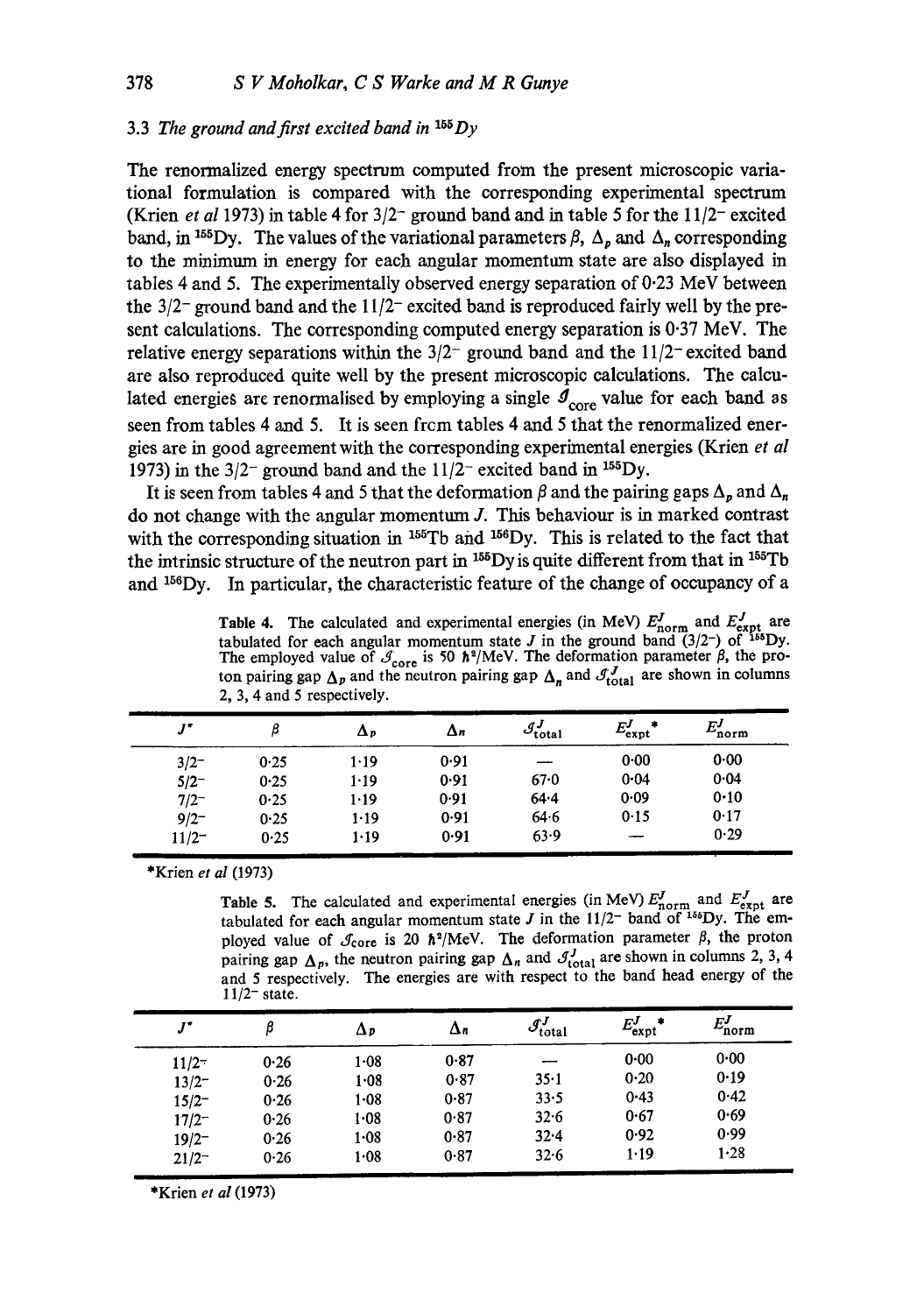neutron pair from  $Oh_{11/2}$  to  $Qi_{13/2}$  orbit manifested in <sup>155</sup>Tb and <sup>156</sup>Dy is ruled out in this odd-neutron nucleus  $155$ Dy.

It may be of some interest to point out here that the present calculations yield a relative separation of 1.9 MeV between the  $J^{\pi} = 1/2^{+}$  state of the  $K^{\pi} = 1/2^{+}$  band and the  $J^{\pi} = 3/2^-$  state of the  $K^{\pi} = 3/2^-$  ground band. The relative excitation energies (in keV) of the states with  $J^{\pi} = 5/2^{+}$ ,  $3/2^{+}$  and  $7/2^{+}$  in the  $K^{\pi} = 1/2^{+}$  band as predicted by our calculations are  $-70$ ,  $+ 210$  and  $+ 430$  respectively with respect to the  $J^{\pi} = 1/2$ <sup>+</sup> state.

The present investigation thus indicates that the calculated energy spectra renormalized by employing the parameter  $\mathcal{I}_{core}$  to incorporate the effect of the neglected core, are in good agreement with the corresponding experimental spectra of the yrast band  $(K^{\pi} = 0^{+})$  in <sup>156</sup>Dy, the ground band  $(K^{\pi} = 3/2^{+})$  and the first excited band  $(K^{\pi} = 5/2^{-})$  in <sup>155</sup>Tb and the ground band  $(K^{\pi} = 3/2^{-})$ , the first excited  $(K^{\pi} = 11/2^{-})$ band in <sup>155</sup>Dy. The values (in  $\hbar^2/\text{MeV}$ ) of  $\mathcal{I}_{core}$  used in the renormalization procedure are 25 for  $3/2$ <sup>+</sup> band and 45 for  $5/2$ <sup>-</sup> band in <sup>155</sup>Tb and 20 for 11/2<sup>-</sup> band and 50 for 3/2<sup>-</sup> band in <sup>155</sup>Dy. As pointed out earlier in § 2, the  $\sigma_{\text{core}}$  value depends on the deformed orbits occupied in the intrinsic state. The different bands in the two nuclei are characterized by different deformed orbits occupied by the odd-proton or odd-neutron near the Fermi surface as discussed in the beginning of this section. In the case of  $11/2$  band in <sup>155</sup>Dy and the  $3/2$  + band in <sup>155</sup>Tb, the odd-nucleon orbit is close to the Fermi surface. This is reflected in the near equal values of the  $\mathcal{I}_{\text{core}}$ for the corresponding bands in these nuclei. Similarly the  $\mathcal{I}_{core}$  values for the 3/2band in  $^{155}$ Dy and  $5/2^-$  band in  $^{155}$ Tb are nearly equal and they are larger than those for the bands mentioned above in view of the fact that the relevant deformed orbits for the odd-nucleons lie slightly below the Fermi surface.

# **4. Conclusions**

The microscopic formulation of variation with number conserved projected states is applied to study the ground and the first excited bands in the two odd-A nuclei  $^{155}$ Tb and 155Dy by employing the Hamiltonian with quadrupole plus pairing interactions. The bands in these two odd-A nuclei are constructed by annihilating a nucleon from the single-particle orbits near the Fermi surface of the doubly-even nucleus 156Dy. The calculated energy spectra of the yrast band in 158Dy and the ground and excited bands in <sup>155</sup>Tb and <sup>155</sup>Dy are in good agreement with the corresponding experimental data. The rotational bands in odd-A nuclei can also be explained by performing cranked HFB calculations. In particular the three bands in  $159$ Dy have been studied in this approach (Ring *et al* 1974; Mang 1975). The simplifying approximations regarding angular momentum conservation in the cranked HFB calculations can lead to errors which could be of the same order of magnitude as the energy differences between the excited states to be explained. Our approach with exact angular momentum projection seems to be better. The present results for different bands in the two nuclei indicate that our approach with exact angular momentum projection can also be successfully used to study the bands in odd-A nuclei.